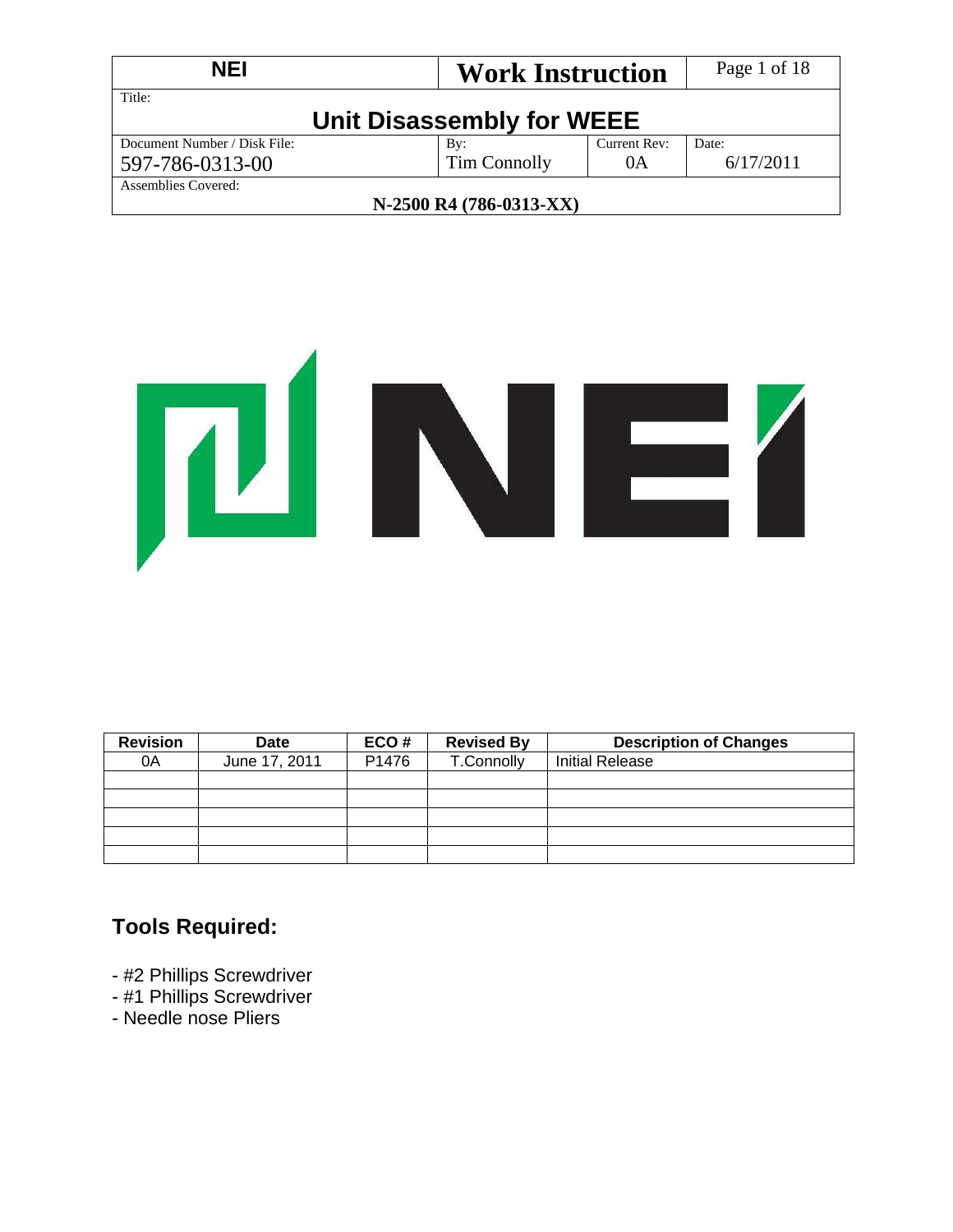| <b>NEI</b><br><b>Work Instruction</b> |                           | Page 2 of 18       |       |  |  |
|---------------------------------------|---------------------------|--------------------|-------|--|--|
| Title:                                | Unit Disassembly for WEEE |                    |       |  |  |
| Document Number / Disk File:          | By:<br>Tim Connolly       | Current Rev:<br>0A | Date: |  |  |
| 597-786-0313-00                       | 6/17/2011                 |                    |       |  |  |
| Assemblies Covered:                   |                           |                    |       |  |  |
| N-2500 R4 (786-0313-XX)               |                           |                    |       |  |  |

## **NOTE : Ensure any power sources connected to the system are shut off or disconnected. Then disconnect any AC or DC Power Cords attached to the power supplies before disassembly of the unit.**

| 1. | Removal of the access covers requires a #2                                              |                                  |
|----|-----------------------------------------------------------------------------------------|----------------------------------|
|    | Philips screwdriver.                                                                    |                                  |
|    | a. Remove the two (2) cover screws.                                                     |                                  |
|    | b. Press the front release button and slide<br>the front cover towards the front of the |                                  |
|    | chassis about an inch.                                                                  |                                  |
|    | c. Remove front access cover by lifting it                                              |                                  |
|    | up.                                                                                     |                                  |
|    | d. Press the rear release button and slide                                              |                                  |
|    | the rear cover towards the rear of the                                                  |                                  |
|    | chasis about an inch.                                                                   |                                  |
|    | e. Remove rear access cover by lifting it                                               |                                  |
|    | up.<br>Remove any labels from the chassis<br>f.                                         |                                  |
|    | and access cover.                                                                       |                                  |
|    | g. Discard Sheet Metal Covers, Cover                                                    |                                  |
|    | <b>Screws, and Labels in the</b>                                                        |                                  |
|    | appropriate Recycling Bin.                                                              |                                  |
| 1. | <b>COVER</b><br><b>SCREWS</b>                                                           | <b>RELEASE</b><br><b>BUTTONS</b> |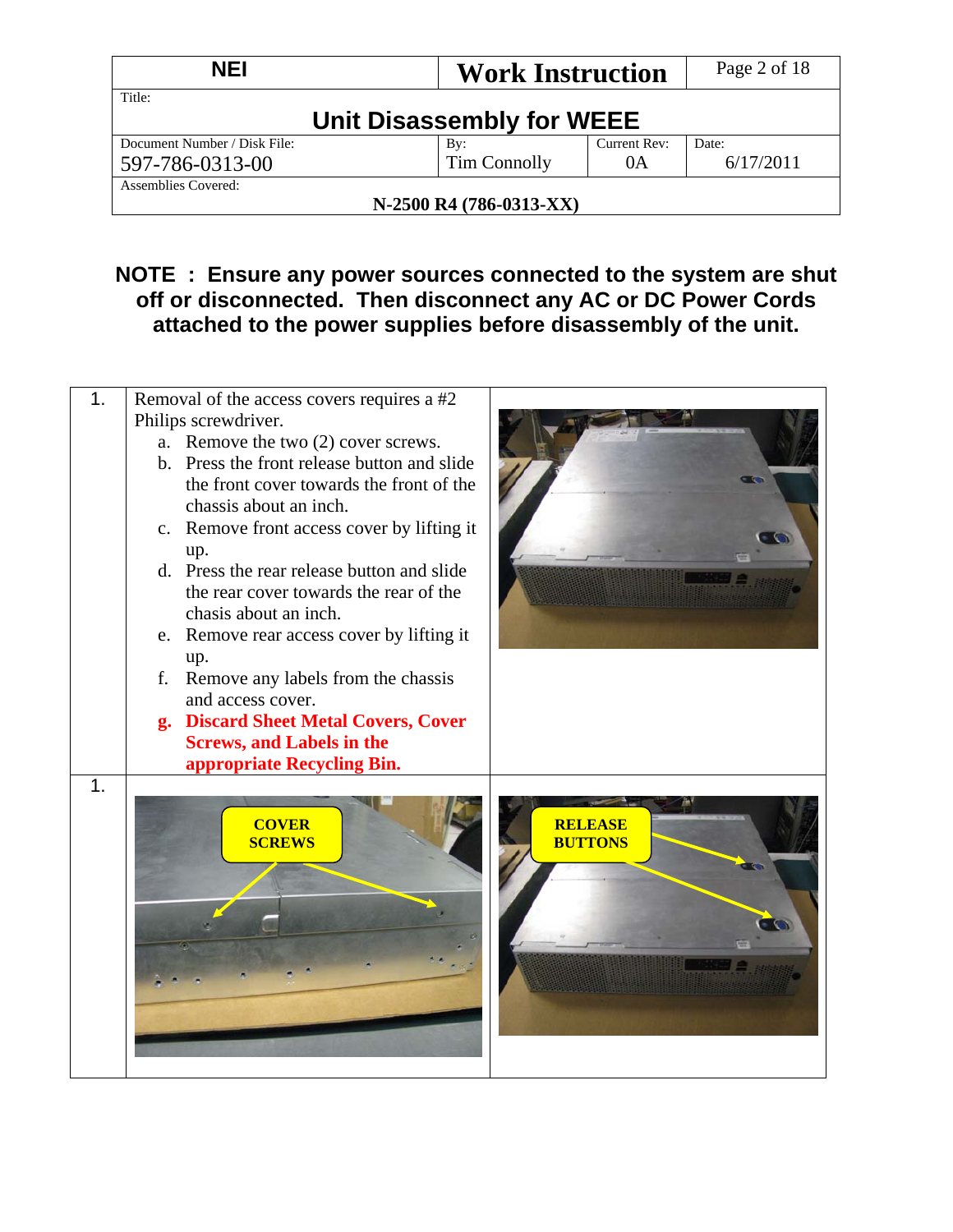| <b>NEI</b><br><b>Work Instruction</b> |              |              | Page 3 of 18 |  |  |
|---------------------------------------|--------------|--------------|--------------|--|--|
| Title:                                |              |              |              |  |  |
| Unit Disassembly for WEEE             |              |              |              |  |  |
| Document Number / Disk File:          | By:          | Current Rev: | Date:        |  |  |
| 597-786-0313-00                       | Tim Connolly | 0A           | 6/17/2011    |  |  |
| Assemblies Covered:                   |              |              |              |  |  |

#### **N-2500 R4 (786-0313-XX)**

٦

| 1. | $\bullet$ $\bullet$                                                                                                                                                                                                                                                           |  |
|----|-------------------------------------------------------------------------------------------------------------------------------------------------------------------------------------------------------------------------------------------------------------------------------|--|
| 2. | Removal of the bezel requires a #2<br>screwdriver.<br>a. Loosen the one $(1)$ screw securing the<br>bezel to the chassis. Pull off the bezel<br>by pulling the screw side straight away<br>from the chassis.<br>b. Discard Bezel in the appropriate<br><b>Recycling Bin.</b>  |  |
| 3. | Removal of the Power Supplies does not<br>require any tools.<br>a. Press and hold the green button towards<br>the bottom of the unit.<br>b. Pull the supply straight out of the rear<br>of the chassis.<br>c. Discard the Power Supplies in the<br>appropriate Recycling Bin. |  |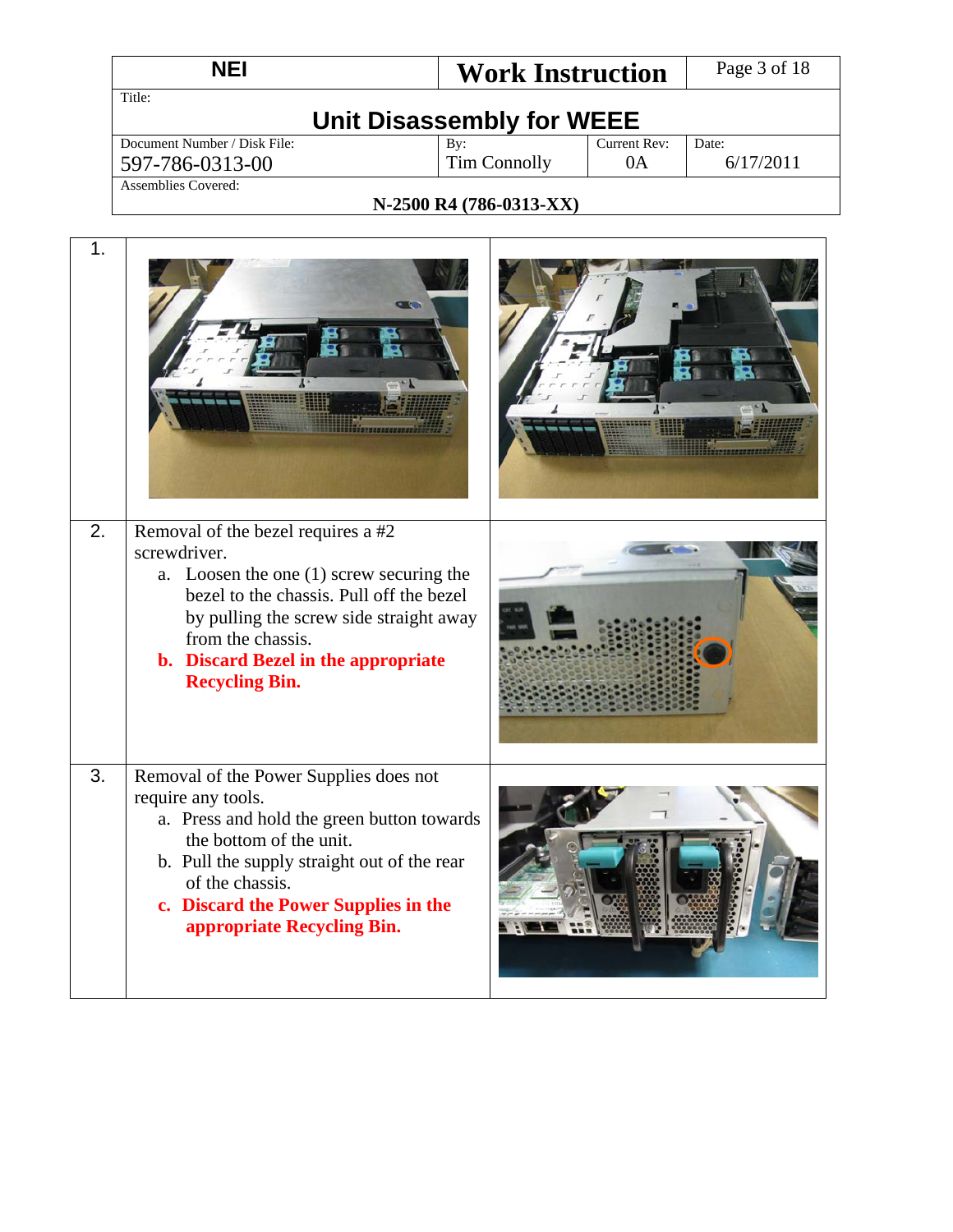|    | <b>NEI</b>                                                                                                                                                                                                                                                                                                                                                                                                            | <b>Work Instruction</b>    |                    | Page 4 of 18       |  |  |  |
|----|-----------------------------------------------------------------------------------------------------------------------------------------------------------------------------------------------------------------------------------------------------------------------------------------------------------------------------------------------------------------------------------------------------------------------|----------------------------|--------------------|--------------------|--|--|--|
|    | Title:<br><b>Unit Disassembly for WEEE</b>                                                                                                                                                                                                                                                                                                                                                                            |                            |                    |                    |  |  |  |
|    | Document Number / Disk File:<br>597-786-0313-00<br><b>Assemblies Covered:</b>                                                                                                                                                                                                                                                                                                                                         | By:<br><b>Tim Connolly</b> | Current Rev:<br>0A | Date:<br>6/17/2011 |  |  |  |
|    |                                                                                                                                                                                                                                                                                                                                                                                                                       | N-2500 R4 (786-0313-XX)    |                    |                    |  |  |  |
| 4. | Removal of the Hard Drives requires a #2<br>Philips screwdriver.<br>a. Press the green button to extend the<br>drive carrier latch.<br>b. Pull the drive straight out of the front<br>of the chassis.<br>c. Unscrew the four (4) screws holding<br>the drive to the carrier.<br>d. Repeat for all installed drives.<br>e. Discard the hard drives, drive<br>carriers, and screws in the<br>appropriate Recycling Bin. |                            |                    |                    |  |  |  |
| 4. |                                                                                                                                                                                                                                                                                                                                                                                                                       |                            |                    |                    |  |  |  |
| 5. | Removal of the PCI riser assembly requires a<br>#2 Phillips screw driver.<br>a. Loosen the PCI riser retaining screw<br>on the rear of the chassis.<br>b. Lift the assembly straight up and out of<br>the chassis.                                                                                                                                                                                                    |                            |                    |                    |  |  |  |
| 6. | Removal of the PCI card(s) (if installed)<br>requires a #2 Phillips screw driver.<br>a. Remove the PCI riser card from the<br>bracket by removing the one (1) screw<br>and pulling the card straight away from<br>the riser.<br>b. If installed, disconnect any additional<br>power cables connected to the PCI<br>cards.<br>c. Repeat for any additional installed<br>cards                                          |                            |                    |                    |  |  |  |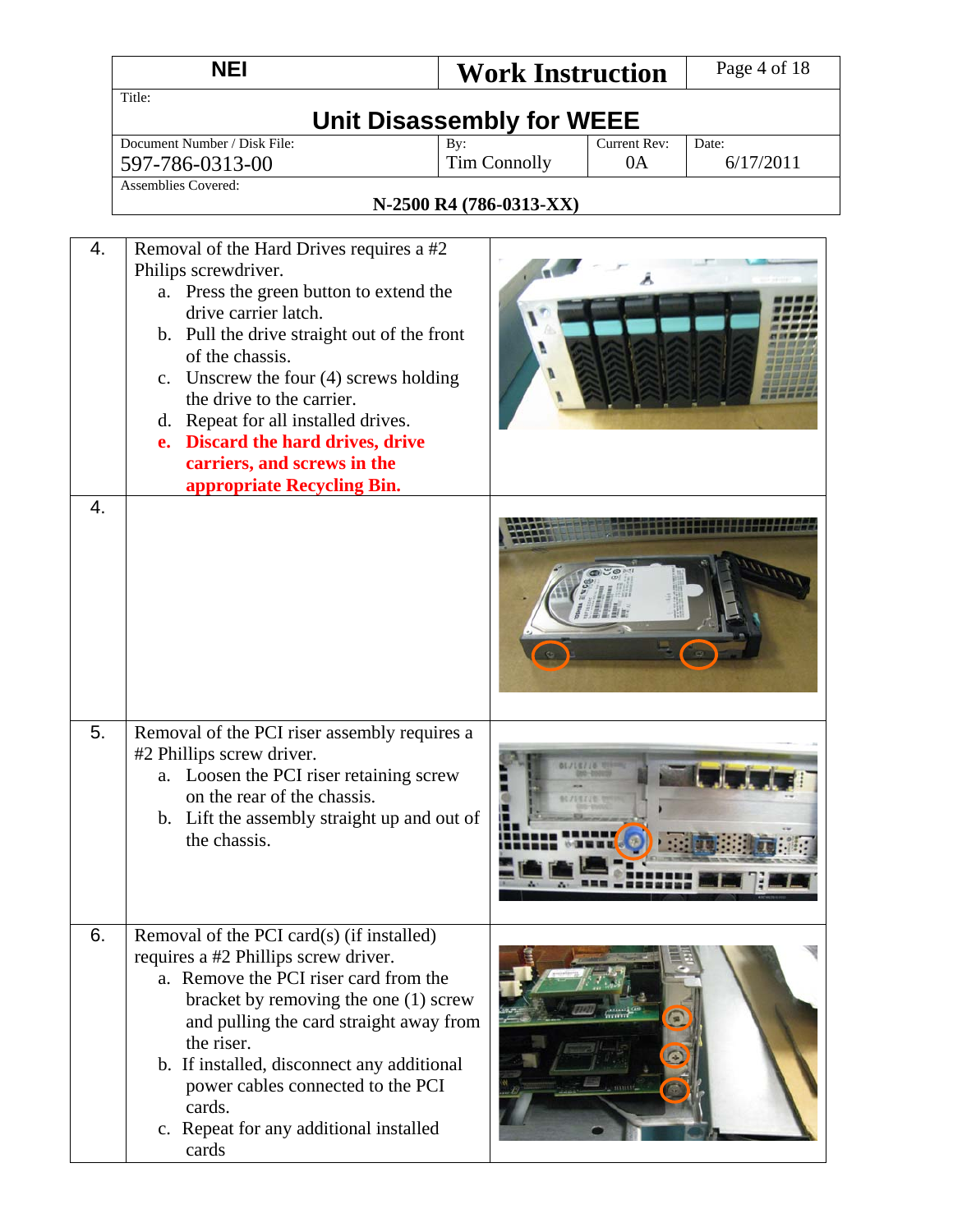|    | <b>NEI</b>                                                                                                                                                                                                                                                                                                                                                                   | <b>Work Instruction</b>                               |                    | Page 5 of 18       |  |  |  |
|----|------------------------------------------------------------------------------------------------------------------------------------------------------------------------------------------------------------------------------------------------------------------------------------------------------------------------------------------------------------------------------|-------------------------------------------------------|--------------------|--------------------|--|--|--|
|    | Title:<br><b>Unit Disassembly for WEEE</b>                                                                                                                                                                                                                                                                                                                                   |                                                       |                    |                    |  |  |  |
|    | Document Number / Disk File:<br>597-786-0313-00<br><b>Assemblies Covered:</b>                                                                                                                                                                                                                                                                                                | By:<br><b>Tim Connolly</b><br>N-2500 R4 (786-0313-XX) | Current Rev:<br>0A | Date:<br>6/17/2011 |  |  |  |
|    | d. Discard the PCI card(s) and screws<br>in the appropriate Recycling Bin.                                                                                                                                                                                                                                                                                                   |                                                       |                    |                    |  |  |  |
| 7. | Removal of the PCI riser requires a #2 Philips<br>screwdriver.<br>Remove the two (2) screws securing<br>a.<br>the riser to the assembly.<br>b. Slide the riser away from the screw<br>holes.<br>c. Pull the riser straight away from the<br>assembly to complete removal.<br>d. Discard the riser, riser assembly,<br>and screws in the appropriate<br><b>Recycling Bin.</b> |                                                       |                    |                    |  |  |  |
| 8. | Removal of the Remote Management Module<br>(if present) requires a #2 Phillips screwdriver.<br>Remove the two (2) screws securing<br>a.<br>the module to the rear of the chassis.<br>Disconnect the module cable from the<br>$\mathbf{b}$ .<br>motherboard, and lift the module out of<br>the chassis.                                                                       |                                                       |                    |                    |  |  |  |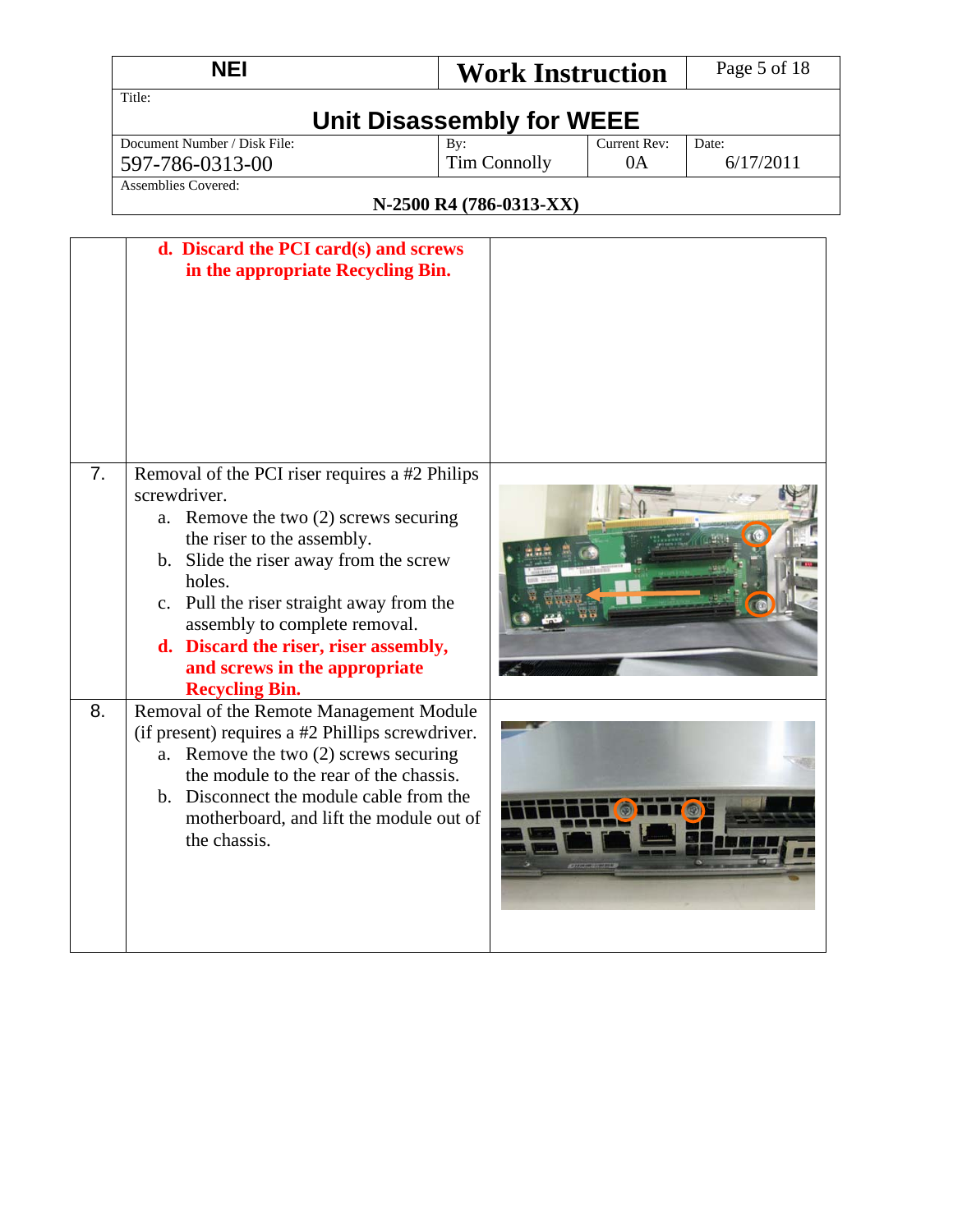|     | <b>NEI</b>                                                                                                                                                                                                                                                                                                                                                                                                                                                                                                                                                                                           | <b>Work Instruction</b>                               |                    | Page 6 of 18                             |  |  |
|-----|------------------------------------------------------------------------------------------------------------------------------------------------------------------------------------------------------------------------------------------------------------------------------------------------------------------------------------------------------------------------------------------------------------------------------------------------------------------------------------------------------------------------------------------------------------------------------------------------------|-------------------------------------------------------|--------------------|------------------------------------------|--|--|
|     | Title:<br><b>Unit Disassembly for WEEE</b>                                                                                                                                                                                                                                                                                                                                                                                                                                                                                                                                                           |                                                       |                    |                                          |  |  |
|     | Document Number / Disk File:<br>597-786-0313-00<br><b>Assemblies Covered:</b>                                                                                                                                                                                                                                                                                                                                                                                                                                                                                                                        | By:<br><b>Tim Connolly</b><br>N-2500 R4 (786-0313-XX) | Current Rev:<br>0A | Date:<br>6/17/2011                       |  |  |
| 8.  | Remove the cable connected to the<br>$c_{\cdot}$<br>module.<br>d. Remove the three $(3)$ screws securing<br>the module bracket to the module.<br>e. Discard the Remote Management<br>Module, cable, bracket, and screws<br>in the appropriate Recycling Bin.                                                                                                                                                                                                                                                                                                                                         |                                                       |                    |                                          |  |  |
| 9.  | Removal of the Air Duct does not require any<br>tools.<br>a. Remove the Air Duct by lifting it<br>straight up and out of the chassis.<br><b>b.</b> Discard the Air Duct in the<br>appropriate Recycling Bin.                                                                                                                                                                                                                                                                                                                                                                                         |                                                       |                    | <b>Air Duct</b>                          |  |  |
| 10. | Removal of the SAS/SATA Module requires<br>a #2 Philips screwdriver.<br>a. Remove the screw securing the cable<br>cover. Pull the cover towards the<br>middle of the chassis, and lift off.<br>b. Remove the cable from the module.<br>c. Remove the module screw. Pull the<br>module towards the rear of the unit<br>until it disengages from the back plane,<br>then lift up and out of the chassis.<br>d. Remove the screw holding the module<br>to its bracket, and lift off.<br>e. Discard the cable cover, SAS/SATA<br>module, module bracket, and screws<br>in the appropriate Recycling Bin. |                                                       |                    | Module<br><b>Screw</b><br>Cable<br>Cover |  |  |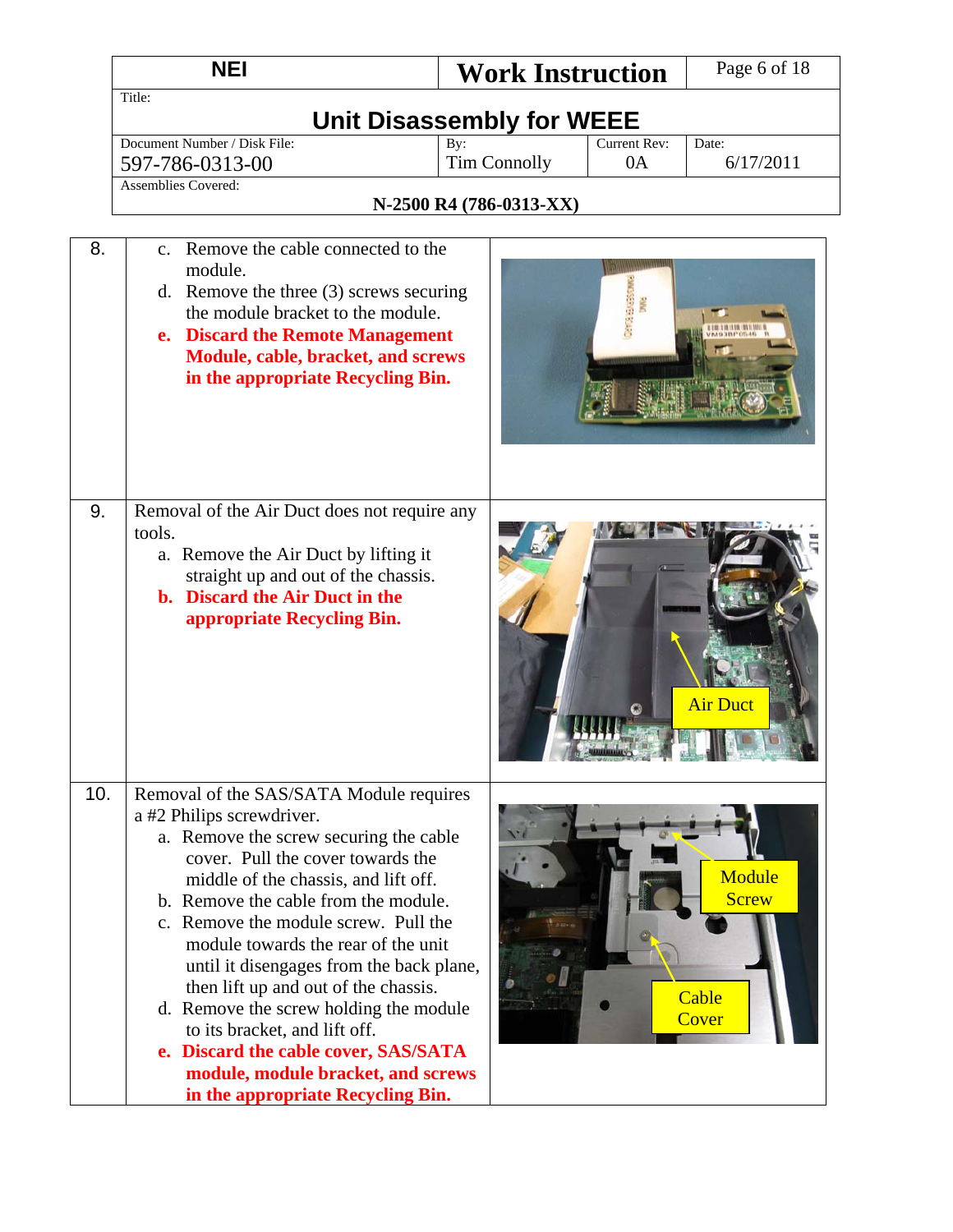|     | <b>NEI</b>                                                                                                                                                                                                                                                                                                | <b>Work Instruction</b>                                 | Page 7 of 18       |  |  |
|-----|-----------------------------------------------------------------------------------------------------------------------------------------------------------------------------------------------------------------------------------------------------------------------------------------------------------|---------------------------------------------------------|--------------------|--|--|
|     | Title:<br><b>Unit Disassembly for WEEE</b>                                                                                                                                                                                                                                                                |                                                         |                    |  |  |
|     | Document Number / Disk File:<br>597-786-0313-00                                                                                                                                                                                                                                                           | <b>Current Rev:</b><br>By:<br><b>Tim Connolly</b><br>0A | Date:<br>6/17/2011 |  |  |
|     | <b>Assemblies Covered:</b>                                                                                                                                                                                                                                                                                | N-2500 R4 (786-0313-XX)                                 |                    |  |  |
| 10. | Cable                                                                                                                                                                                                                                                                                                     |                                                         |                    |  |  |
| 10. | *(Add procedure for RAID battery removal<br>when returned from UL)                                                                                                                                                                                                                                        |                                                         |                    |  |  |
| 11. | Removal of the Power Distribution Board<br>cover requires a #2 Philips screwdriver.<br>a. Loosen the two (2) screws securing<br>the cover to the chassis.<br>b. Lift the cover out of the chassis.<br>c. Discard the Power Distribution<br><b>Board cover in the appropriate</b><br><b>Recycling Bin.</b> |                                                         |                    |  |  |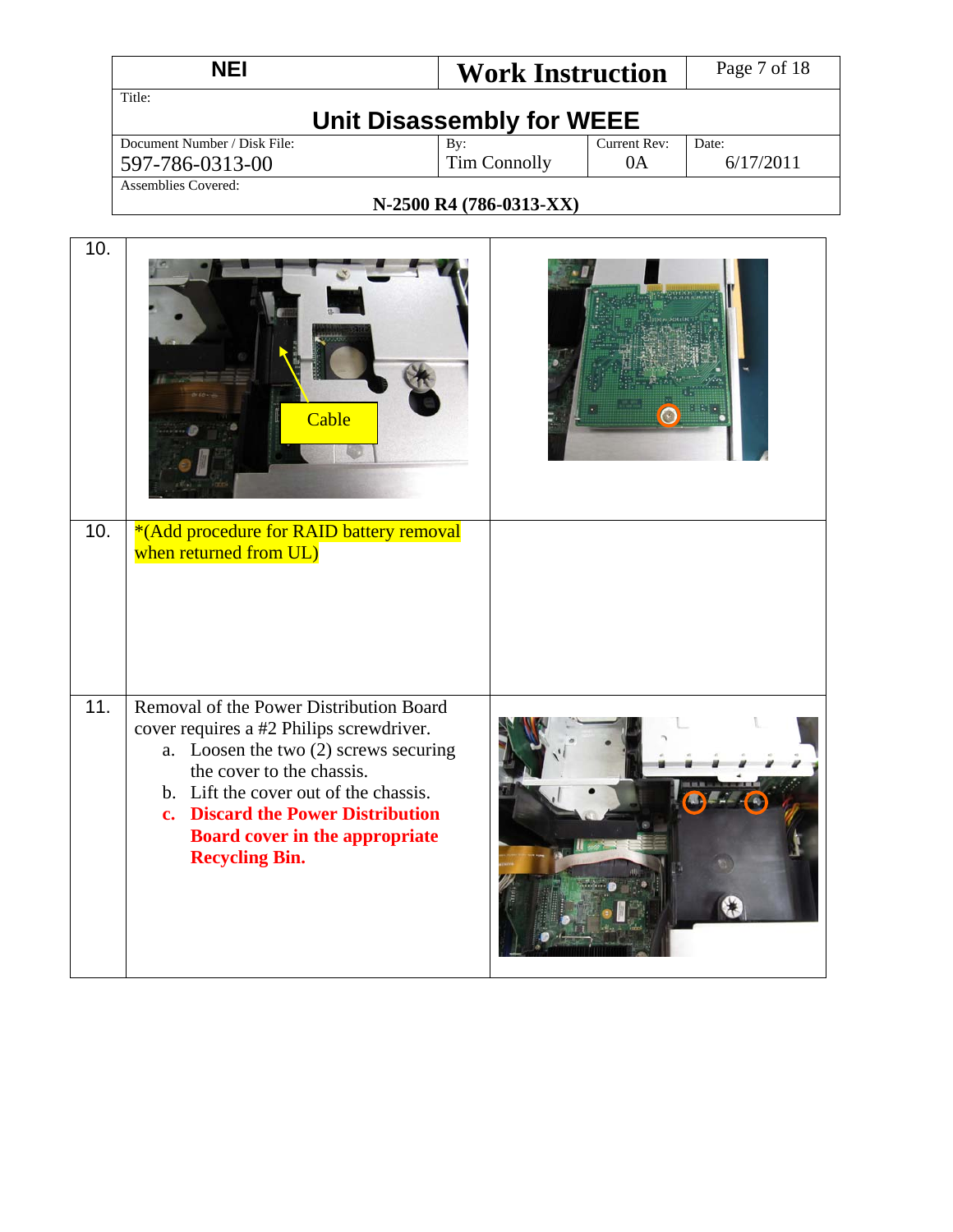|     | <b>NEI</b>                                                                                                                                                                                                                                                                                                                                                                                     | <b>Work Instruction</b>    |                    | Page 8 of 18       |  |  |
|-----|------------------------------------------------------------------------------------------------------------------------------------------------------------------------------------------------------------------------------------------------------------------------------------------------------------------------------------------------------------------------------------------------|----------------------------|--------------------|--------------------|--|--|
|     | Title:<br><b>Unit Disassembly for WEEE</b>                                                                                                                                                                                                                                                                                                                                                     |                            |                    |                    |  |  |
|     | Document Number / Disk File:<br>597-786-0313-00                                                                                                                                                                                                                                                                                                                                                | By:<br><b>Tim Connolly</b> | Current Rev:<br>0A | Date:<br>6/17/2011 |  |  |
|     | <b>Assemblies Covered:</b>                                                                                                                                                                                                                                                                                                                                                                     | N-2500 R4 (786-0313-XX)    |                    |                    |  |  |
| 12. | Removal of the Backplane requires a #2<br>Philips screwdriver.<br>a. Remove the one (1) screw securing<br>the backplane cover to the chassis.<br>b. Lift up to remove the cover.<br>c. Lift the backplane straight out of the<br>chassis.<br>d. Disconnect the power cable from the<br>board.<br>e. Discard the Backplane, backplane<br>cover, and screws in the<br>appropriate Recycling Bin. |                            |                    |                    |  |  |
| 12. | <b>Backplane</b>                                                                                                                                                                                                                                                                                                                                                                               |                            | Power<br>Connector |                    |  |  |
| 13. | Removal of the Power Distribution Board<br>requires a #2 Philips screwdriver.<br>Remove any cables connected to the<br>a.<br>board.<br>b. Remove the two $(2)$ screws securing<br>the board to the chassis.<br>c. Pull the Power Distribution Board<br>straight up to remove.<br>d. Discard the Power Distribution<br><b>Board and screws in the</b><br>appropriate Recycling Bin.             |                            |                    |                    |  |  |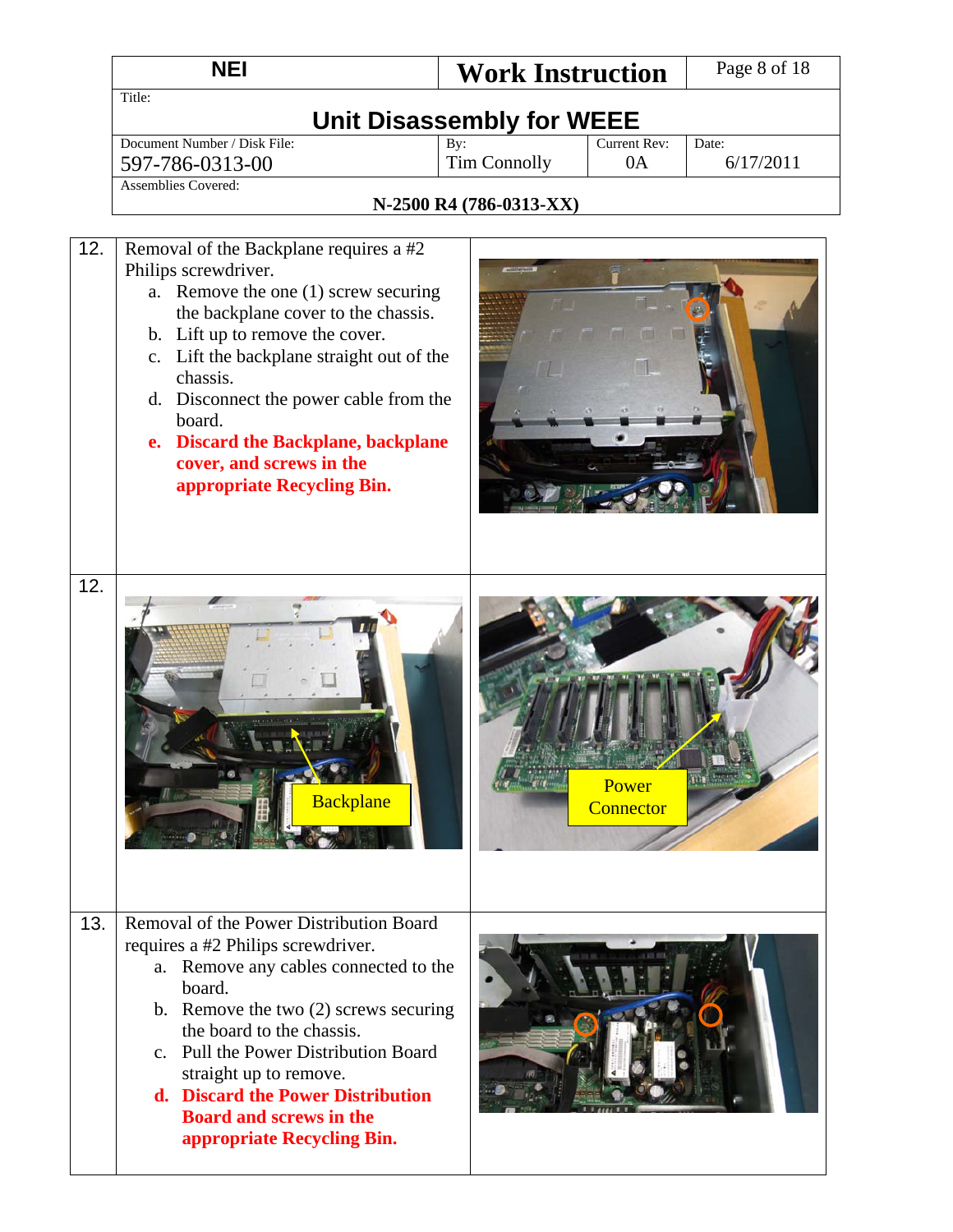|     | <b>NEI</b>                                                                                                                                                                                                                                                                                                                                            | <b>Work Instruction</b>    |                    | Page 9 of 18       |  |  |
|-----|-------------------------------------------------------------------------------------------------------------------------------------------------------------------------------------------------------------------------------------------------------------------------------------------------------------------------------------------------------|----------------------------|--------------------|--------------------|--|--|
|     | Title:<br><b>Unit Disassembly for WEEE</b>                                                                                                                                                                                                                                                                                                            |                            |                    |                    |  |  |
|     | Document Number / Disk File:<br>597-786-0313-00                                                                                                                                                                                                                                                                                                       | By:<br><b>Tim Connolly</b> | Current Rev:<br>0A | Date:<br>6/17/2011 |  |  |
|     | <b>Assemblies Covered:</b>                                                                                                                                                                                                                                                                                                                            | N-2500 R4 (786-0313-XX)    |                    |                    |  |  |
| 13. | Removal of the Fans does not require any<br>tools.<br>Carefully pick up each fan assembly<br>a.<br>using the green handle and remove<br>from the chassis.<br>b. Discard the Fans in the<br>appropriate Recycling Bin                                                                                                                                  | $\mathbf{y}$ .             |                    | Fans               |  |  |
| 14. | Removal of the PCI Fan tray requires a #2<br>Philips screwdriver.<br>Disconnect the fan power cable from<br>a.<br>the front panel board.<br>b. Remove the one $(1)$ screw securing<br>the fan tray to the chassis.<br>c. Life the tray up and out of the<br>chassis.<br>d. Discard the PCI Fan Tray and<br>screw in the appropriate Recycling<br>Bin. |                            |                    |                    |  |  |
| 15. | Removal of the SD Flash Module requires a<br>#2 Philips screwdriver.<br>a. *(Add procedure when unit returned<br>from UL).<br>$\mathbf b$ .<br>$\mathbf{c}$ .<br>d. Discard the Active Mid-Plane and<br>screw in the appropriate Recycling<br>Bin.                                                                                                    | PWR MNR                    |                    |                    |  |  |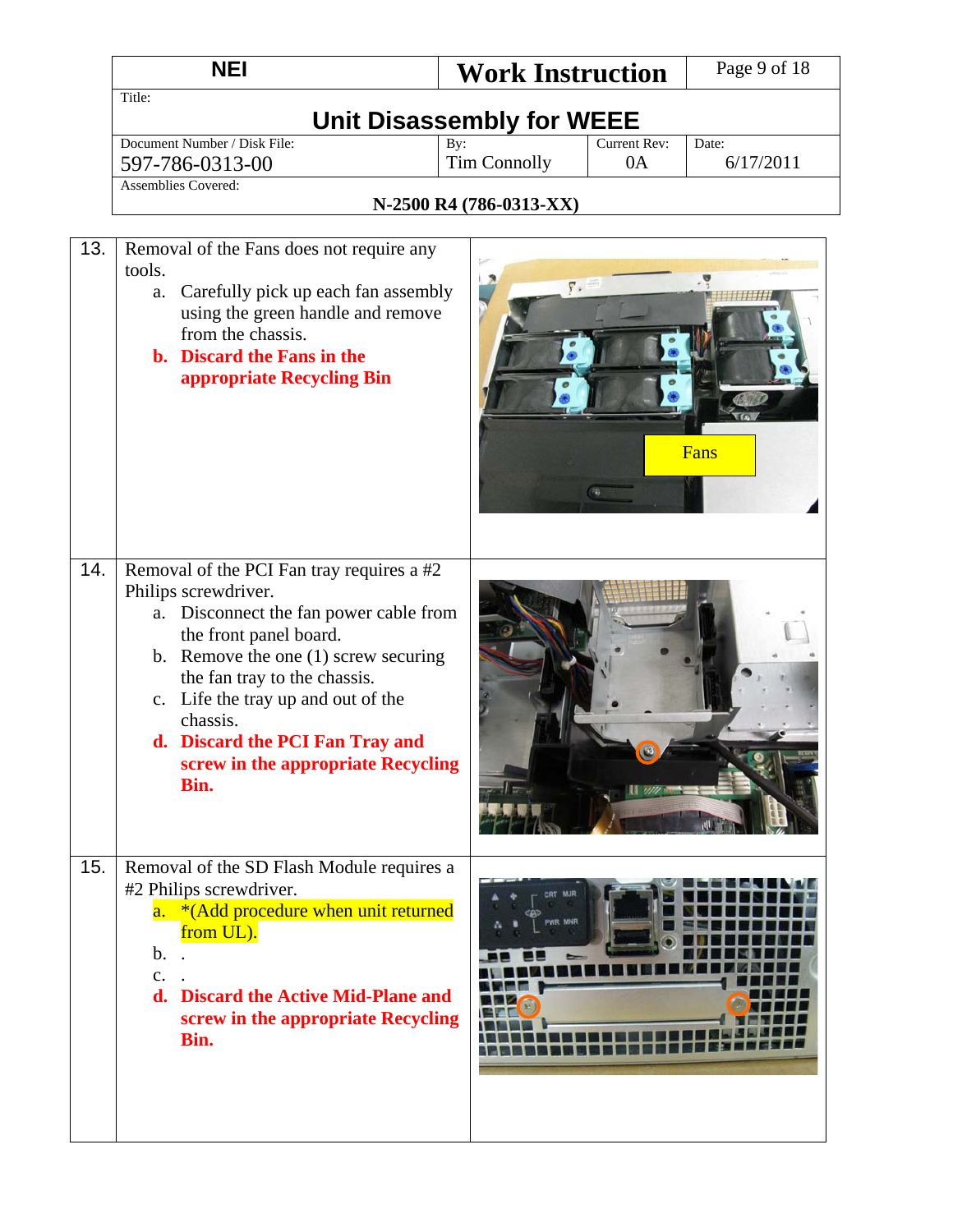|     | <b>NEI</b>                                                                                                                                                                                                                                                                                                                                                 | <b>Work Instruction</b> |                     | Page 10 of 18 |
|-----|------------------------------------------------------------------------------------------------------------------------------------------------------------------------------------------------------------------------------------------------------------------------------------------------------------------------------------------------------------|-------------------------|---------------------|---------------|
|     | Title:                                                                                                                                                                                                                                                                                                                                                     |                         |                     |               |
|     | <b>Unit Disassembly for WEEE</b>                                                                                                                                                                                                                                                                                                                           |                         |                     |               |
|     | Document Number / Disk File:                                                                                                                                                                                                                                                                                                                               | By:                     | <b>Current Rev:</b> | Date:         |
|     | 597-786-0313-00<br>Assemblies Covered:                                                                                                                                                                                                                                                                                                                     | <b>Tim Connolly</b>     | 0A                  | 6/17/2011     |
|     |                                                                                                                                                                                                                                                                                                                                                            | N-2500 R4 (786-0313-XX) |                     |               |
|     |                                                                                                                                                                                                                                                                                                                                                            |                         |                     |               |
| 16. | Removal of the CPU Heatsink(s) requires a<br>#2 Philips screwdriver.<br>Start loosening the four (4) screws of<br>a.<br>each heatsink two turns at a time in<br>the order shown in the picture below.<br>b. Once all screws are fully out, life the<br>heatsinks out of the chassis.<br>c. Discard the Heatsink $(s)$ in the<br>appropriate Recycling Bin. |                         | <b>Heatsinks</b>    |               |
| 16. | B<br>Ά<br>8<br>TIM<br>٠                                                                                                                                                                                                                                                                                                                                    |                         |                     |               |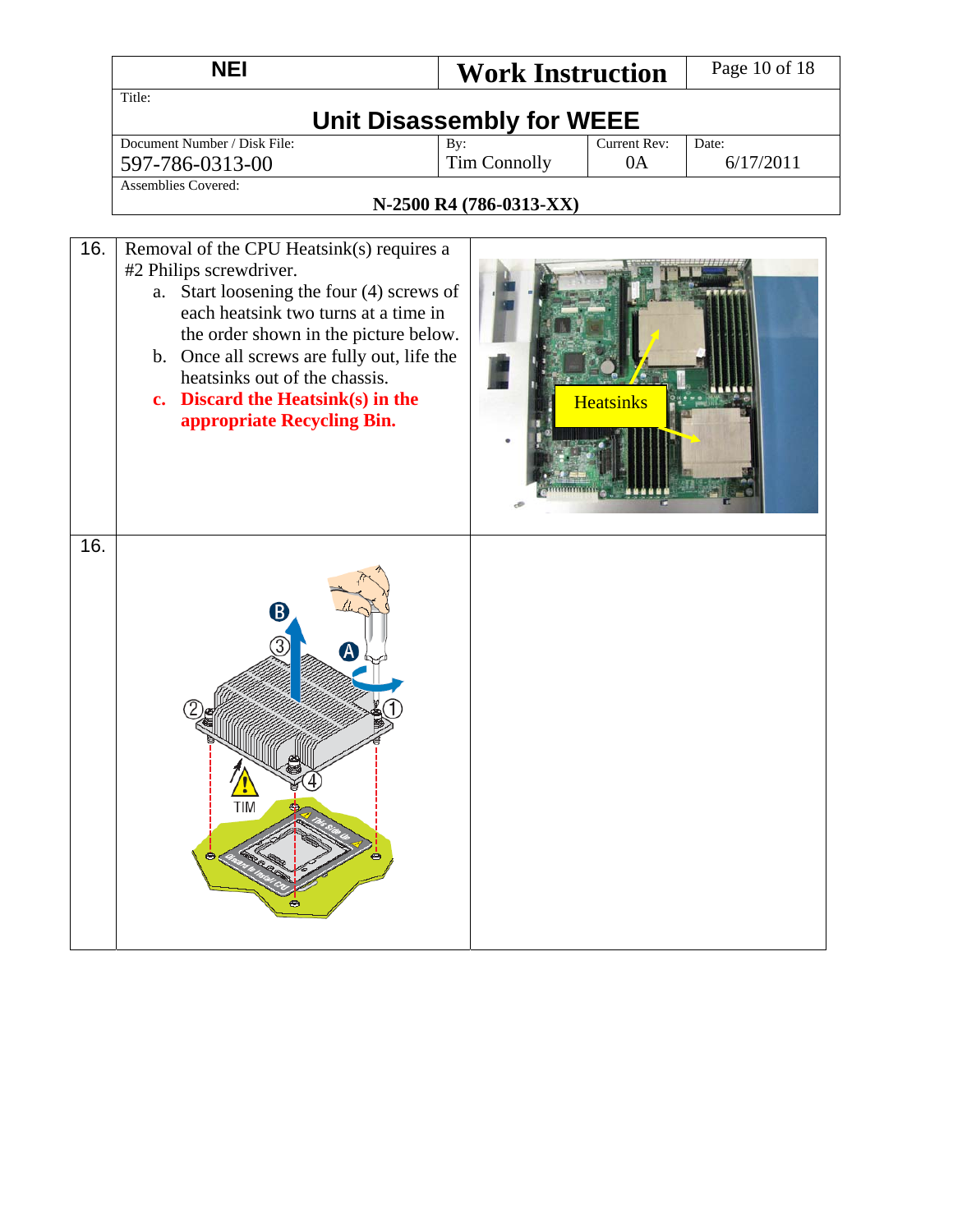|            | <b>NEI</b>                                                                                                                                                                                                                                                                                                                                                                                                                                                                                                                                                         | <b>Work Instruction</b>                          | Page 11 of 18      |
|------------|--------------------------------------------------------------------------------------------------------------------------------------------------------------------------------------------------------------------------------------------------------------------------------------------------------------------------------------------------------------------------------------------------------------------------------------------------------------------------------------------------------------------------------------------------------------------|--------------------------------------------------|--------------------|
|            | Title:<br><b>Unit Disassembly for WEEE</b>                                                                                                                                                                                                                                                                                                                                                                                                                                                                                                                         |                                                  |                    |
|            | Document Number / Disk File:<br>597-786-0313-00                                                                                                                                                                                                                                                                                                                                                                                                                                                                                                                    | Current Rev:<br>By:<br><b>Tim Connolly</b><br>0A | Date:<br>6/17/2011 |
|            | <b>Assemblies Covered:</b>                                                                                                                                                                                                                                                                                                                                                                                                                                                                                                                                         | N-2500 R4 (786-0313-XX)                          |                    |
|            |                                                                                                                                                                                                                                                                                                                                                                                                                                                                                                                                                                    |                                                  |                    |
| 17.        | Removal of the CPU(s) does not require any<br>tools.<br>Push the latch down and then away<br>a.<br>from the CPU socket.<br>b. Open the load plate, and carefully<br>remove the CPU from its socket.<br>c. Discard the $CPU(s)$ in the<br>appropriate Recycling Bin.                                                                                                                                                                                                                                                                                                | Latch                                            |                    |
| 18.<br>18. | Removal of the Memory DIMMs and<br>Lithium Battery from the motherboard does<br>not require any tools.<br>Remove each of the Memory DIMMs<br>a.<br>by pushing down and out on the two<br>latches, one on each end of the<br>DIMM connector. Lift memory<br>DIMM straight out to remove.<br>b. Remove the coin style Lithium<br>Battery.<br>c. Discard the Memory DIMMs and<br><b>Lithium Battery in the appropriate</b><br><b>Recycling Bin.</b><br><b>*** CAUTION ***</b><br>Care should be observed when disposing<br>of the battery to avoid shorting it!<br>mm |                                                  |                    |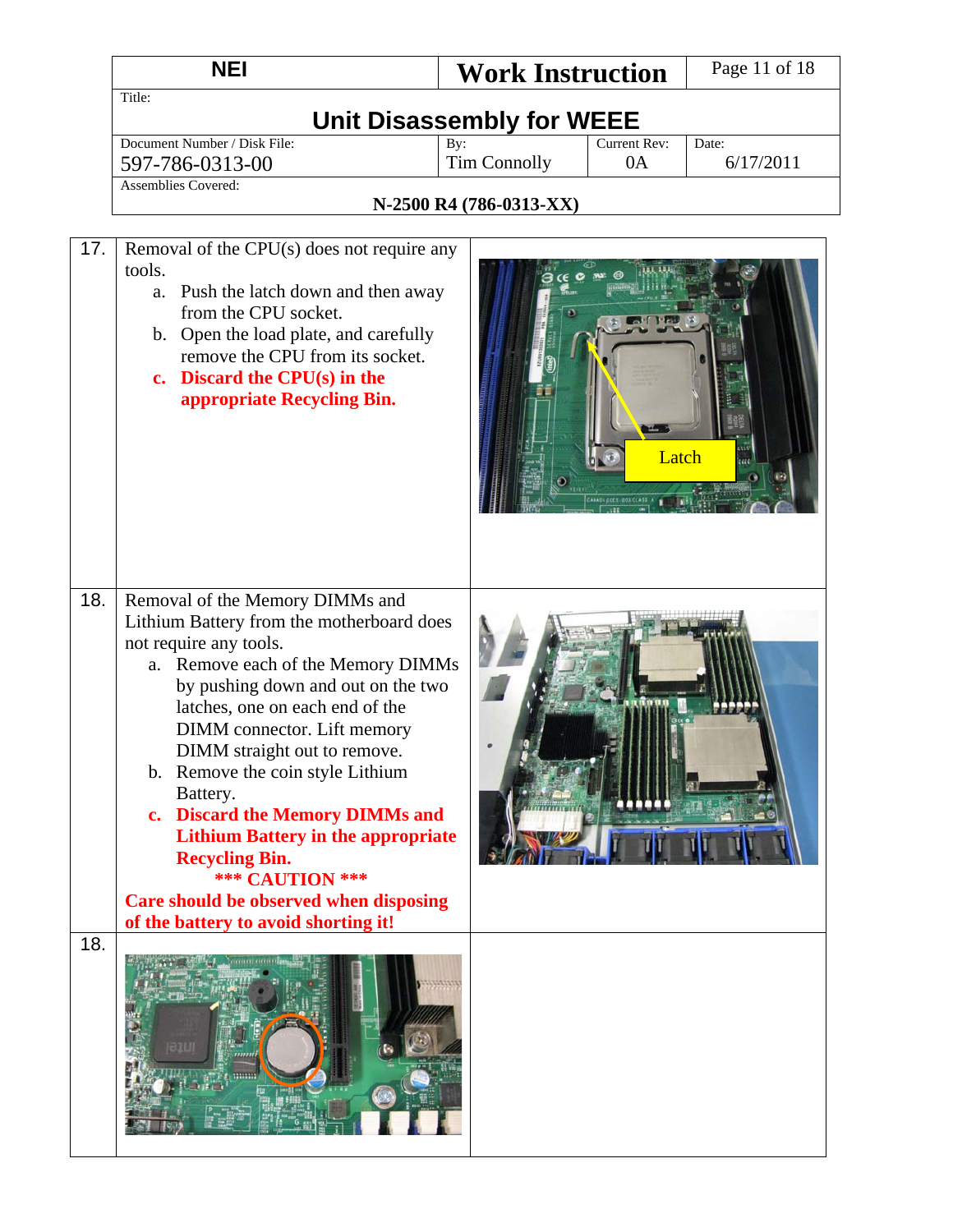|     | <b>NEI</b>                                                                                                                                                                                                                                                                                                                                                              | <b>Work Instruction</b>          |                                              | Page 12 of 18      |
|-----|-------------------------------------------------------------------------------------------------------------------------------------------------------------------------------------------------------------------------------------------------------------------------------------------------------------------------------------------------------------------------|----------------------------------|----------------------------------------------|--------------------|
|     | Title:                                                                                                                                                                                                                                                                                                                                                                  | <b>Unit Disassembly for WEEE</b> |                                              |                    |
|     | Document Number / Disk File:<br>597-786-0313-00                                                                                                                                                                                                                                                                                                                         | By:<br><b>Tim Connolly</b>       | Current Rev:<br>0A                           | Date:<br>6/17/2011 |
|     | <b>Assemblies Covered:</b>                                                                                                                                                                                                                                                                                                                                              | N-2500 R4 (786-0313-XX)          |                                              |                    |
| 19. | Removal of the PCI riser guide requires a #2<br>Philips screwdriver.<br>a. Remove the two (2) screws securing<br>the guide to the chassis, and lift it<br>straight out.<br>b. Discard the PCI Riser Guide and<br>screws in the appropriate<br><b>Recycling Bin.</b>                                                                                                     |                                  |                                              |                    |
| 20. | Removal of the IO Expansion Module (if<br>present) does not require any tools.<br>a. Pull the module straight up to<br>disengage from the standoffs and<br>motherboard connectors.<br>b. Pull the standoffs straight up and out<br>of the motherboard<br>c. Discard the IO Expansion Module<br>and standoffs in the appropriate<br><b>Recycling Bin.</b>                | Snap<br>Standoff                 | Server Board<br>IO Connector<br>Filips Panel |                    |
| 21. | Removal of the Chassis Fan tray requires a<br>#2 Philips screwdriver.<br>a. Disconnect the fan power cable from<br>the front panel.<br>b. Remove the two $(2)$ screws securing<br>the fan tray to the chassis. Pull the<br>fan tray straight up and out of the<br>chassis.<br>c. Discard the Chassis Fan Tray and<br>screws in the appropriate<br><b>Recycling Bin.</b> |                                  |                                              |                    |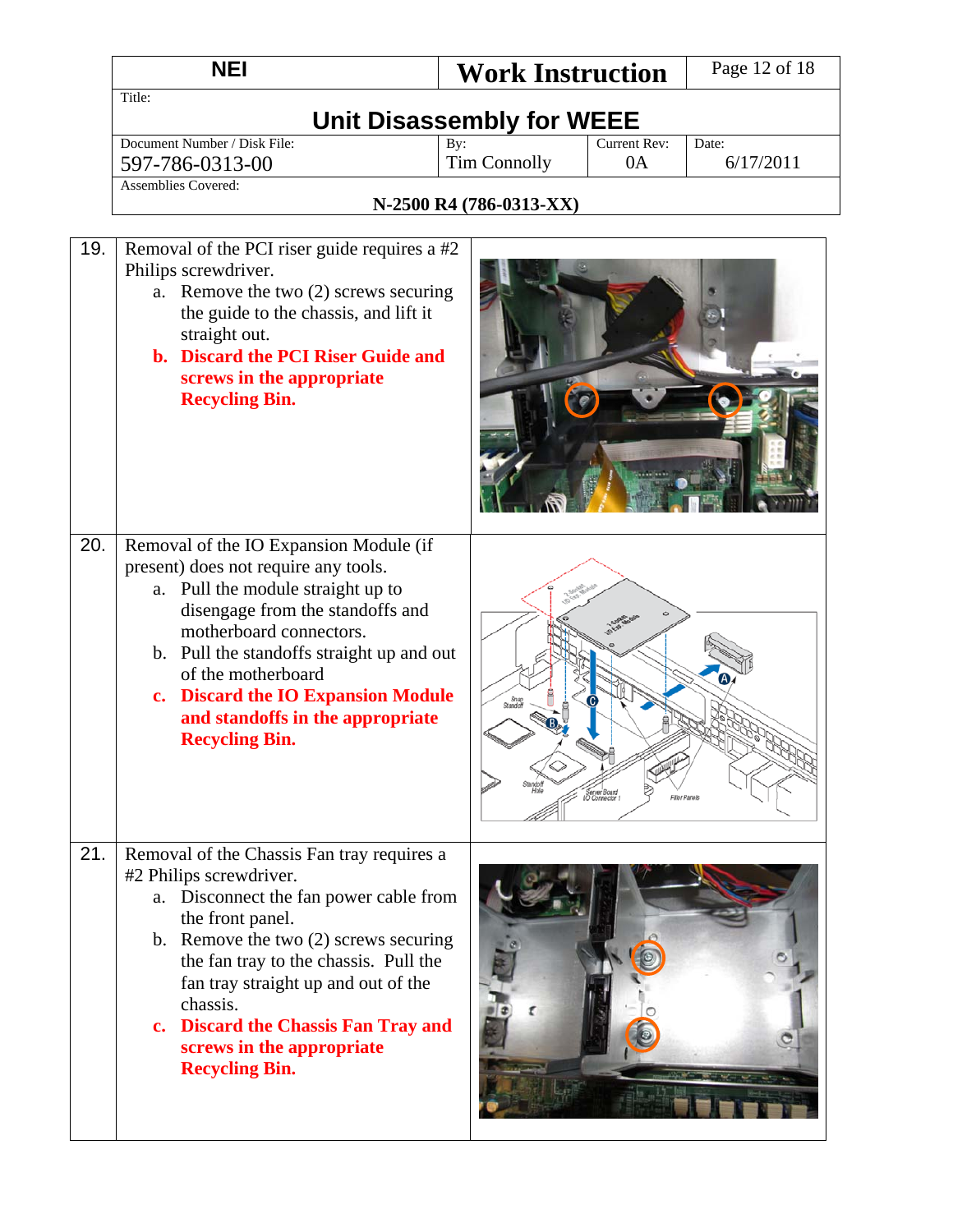|     | <b>NEI</b>                                                                                                                                                                                                                                                                                                                                                                                                                                                                                                                                                                                                       | <b>Work Instruction</b>          | Page 13 of 18      |
|-----|------------------------------------------------------------------------------------------------------------------------------------------------------------------------------------------------------------------------------------------------------------------------------------------------------------------------------------------------------------------------------------------------------------------------------------------------------------------------------------------------------------------------------------------------------------------------------------------------------------------|----------------------------------|--------------------|
|     | Title:                                                                                                                                                                                                                                                                                                                                                                                                                                                                                                                                                                                                           | <b>Unit Disassembly for WEEE</b> |                    |
|     | Document Number / Disk File:                                                                                                                                                                                                                                                                                                                                                                                                                                                                                                                                                                                     | Current Rev:<br>By:<br>0A        | Date:<br>6/17/2011 |
|     | 597-786-0313-00<br><b>Assemblies Covered:</b>                                                                                                                                                                                                                                                                                                                                                                                                                                                                                                                                                                    | <b>Tim Connolly</b>              |                    |
|     |                                                                                                                                                                                                                                                                                                                                                                                                                                                                                                                                                                                                                  | N-2500 R4 (786-0313-XX)          |                    |
|     |                                                                                                                                                                                                                                                                                                                                                                                                                                                                                                                                                                                                                  |                                  |                    |
| 22. | Removal of the Front Panel Board requires a<br>#2 Philips screwdriver.<br>Disconnect any cables still plugged<br>a.<br>into the front panel board.<br>b. Remove the two $(2)$ screws securing<br>the front panel board to the chassis.<br>Pull the board straight up and out of<br>the chassis.<br>c. Discard the Front Panel Board,<br>cables, and screws in the<br>appropriate Recycling Bin.                                                                                                                                                                                                                  |                                  |                    |
| 23. | Removal of the Telco Alarm Board requires<br>a #2 Philips screwdriver and needle nose<br>pliers.<br>Disconnect any cables still plugged<br>a.<br>into the telco alarm board.<br>b. Remove the one $(1)$ screw securing<br>the board to the chassis. Pull the<br>board straight up and out of the<br>chassis.<br>c. Using the pliers, remove the two<br>screws holding the telco alarm relay<br>to the rear of the chassis. Pull the<br>interface off the rear of the chassis.<br>d. Discard the Telco Alarm Board,<br><b>Telco Alarm relay, cable, and</b><br>screws in the appropriate<br><b>Recycling Bin.</b> |                                  |                    |
| 23. |                                                                                                                                                                                                                                                                                                                                                                                                                                                                                                                                                                                                                  |                                  |                    |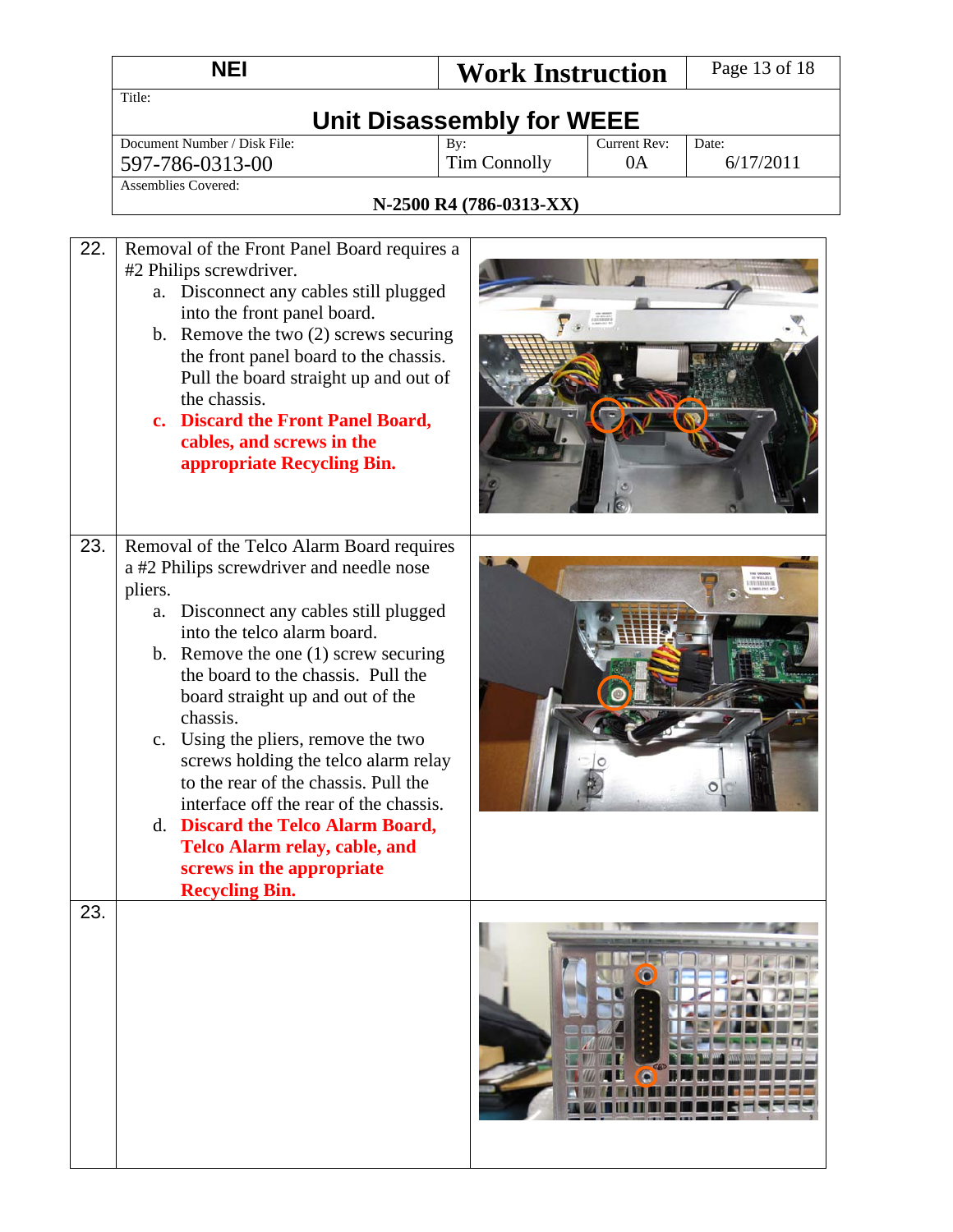|     | <b>NEI</b>                                                                                                                                                                                                                                                                                                                                       | <b>Work Instruction</b>          |                    | Page 14 of 18      |
|-----|--------------------------------------------------------------------------------------------------------------------------------------------------------------------------------------------------------------------------------------------------------------------------------------------------------------------------------------------------|----------------------------------|--------------------|--------------------|
|     | Title:                                                                                                                                                                                                                                                                                                                                           | <b>Unit Disassembly for WEEE</b> |                    |                    |
|     | Document Number / Disk File:<br>By:<br><b>Tim Connolly</b><br>597-786-0313-00                                                                                                                                                                                                                                                                    |                                  | Current Rev:<br>0A | Date:<br>6/17/2011 |
|     | <b>Assemblies Covered:</b>                                                                                                                                                                                                                                                                                                                       |                                  |                    |                    |
|     |                                                                                                                                                                                                                                                                                                                                                  | N-2500 R4 (786-0313-XX)          |                    |                    |
| 24. | Removal Bridge Board does not require any<br>tools.<br>Disengage the clips on both ends of<br>a.<br>the bridge board.<br>b. Lift the bridge board up and out of<br>the chassis.<br>c. Discard the Bridge Board in the<br>appropriate Recycling Bin.                                                                                              |                                  |                    |                    |
| 25. | Removal of the motherboard requires a<br>Phillips #2 screwdriver.<br>a. Remove any remaining cables<br>connected to the motherboard.<br>b. Unscrew all nine (9) screws on the<br>motherboard.<br>c. Lift motherboard straight out of<br>server.<br>d. Discard the Motherboard, cables,<br>and screws in the appropriate<br><b>Recycling Bin.</b> |                                  |                    |                    |
| 26. | Removal of the hard drive cage requires a<br>Phillips #2 screwdriver.<br>a. Remove the four (4) screws securing<br>the cage to the chassis.<br>b. Lift the cage straight out of the<br>chassis.<br>c. Discard the Hard Drive Cage and<br>screws in the appropriate<br><b>Recycling Bin.</b>                                                      |                                  |                    |                    |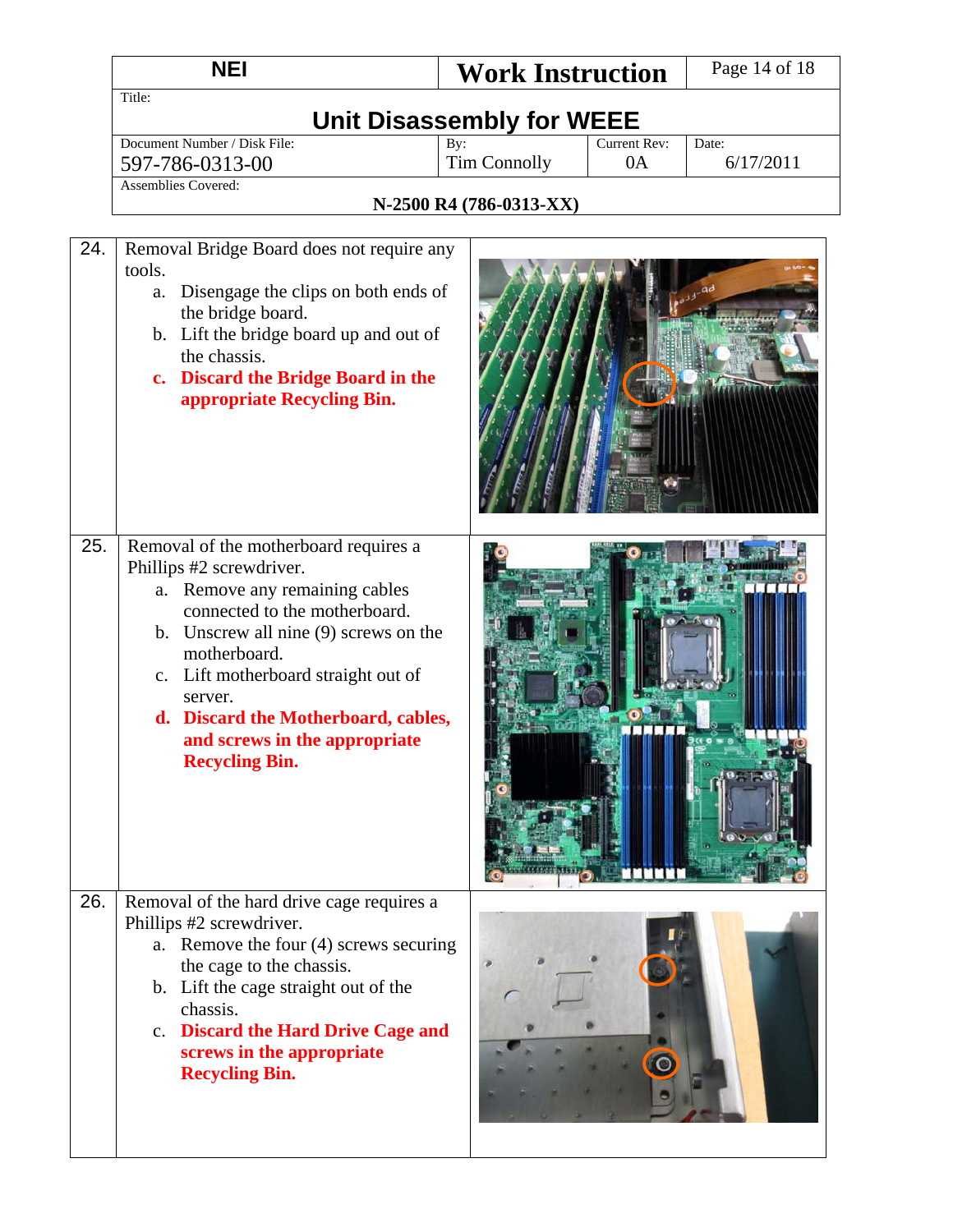| <b>NEI</b>                                     | <b>Work Instruction</b>   |              | Page 15 of 18 |  |
|------------------------------------------------|---------------------------|--------------|---------------|--|
| Title:                                         | Unit Disassembly for WEEE |              |               |  |
| Document Number / Disk File:                   | By:                       | Current Rev: | Date:         |  |
| 597-786-0313-00                                | Tim Connolly              | 0A           | 6/17/2011     |  |
| Assemblies Covered:<br>N-2500 R4 (786-0313-XX) |                           |              |               |  |

### **DISCARD THE FULLY DISASSEMBLED UNIT IN THE APPROPRIATE RECYCLE BIN.**

| <b>Recycling/Material Code</b>                                     | <b>Important Information</b>                    |  |  |
|--------------------------------------------------------------------|-------------------------------------------------|--|--|
| Material /Components, which must be removed and treated separately |                                                 |  |  |
| <b>Lithium Battery</b>                                             | Battery free of hazardous substances, installed |  |  |
|                                                                    | in socket on the motherboard                    |  |  |
| Lithium Ion RAID Battery Backup                                    | Battery is RoHS 5/6, installed under the RAID   |  |  |
|                                                                    | module                                          |  |  |
| Printed circuit boards                                             | Motherboard, DIMMs, PCI card, PCI riser,        |  |  |
|                                                                    | Power Supply, SAS/SATA Module,                  |  |  |
|                                                                    | Backplane, Power Distribution Board, IO         |  |  |
|                                                                    | <b>Expansion Module, Remote Management</b>      |  |  |
|                                                                    | Module, Bridge Board, Telco Alarm Board,        |  |  |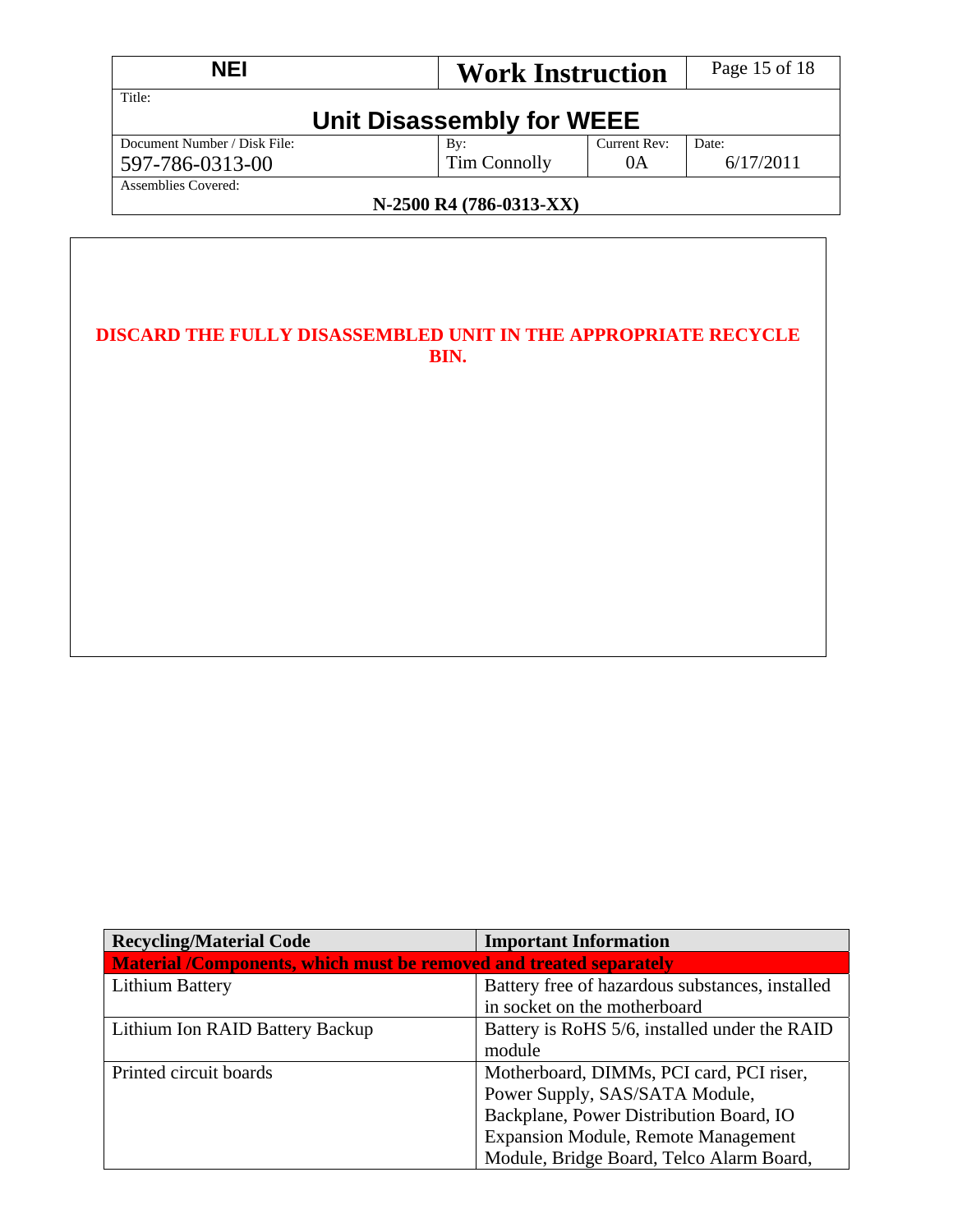| <b>NEI</b>                                      | <b>Work Instruction</b>   |                    | Page 16 of 18      |
|-------------------------------------------------|---------------------------|--------------------|--------------------|
| Title:                                          | Unit Disassembly for WEEE |                    |                    |
| Document Number / Disk File:<br>597-786-0313-00 | By:<br>Tim Connolly       | Current Rev:<br>0A | Date:<br>6/17/2011 |
| Assemblies Covered:                             | N-2500 R4 (786-0313-XX)   |                    |                    |

|                                                                       | SD Flash Module, & Front Panel Board           |  |  |
|-----------------------------------------------------------------------|------------------------------------------------|--|--|
| <b>Disk Drives</b>                                                    | Mounted on disk carrier                        |  |  |
|                                                                       |                                                |  |  |
| Material /Components, which can disturb certain recycling processes   |                                                |  |  |
| Copper                                                                | Fansink                                        |  |  |
|                                                                       |                                                |  |  |
| Material /Components, through which benefits can normally be achieved |                                                |  |  |
| <b>Cold Rolled Steel</b>                                              | Front cover, Rear cover, PCI bracket, Bezel, & |  |  |
|                                                                       | chassis                                        |  |  |
| $*$ ABS<br>Front Panel Bezel, Cable Guide, Power                      |                                                |  |  |
|                                                                       | Distribution Board Cover, Fan Assembly, PCI    |  |  |
|                                                                       | Riser guide, & Air Baffle                      |  |  |
| Cables                                                                | Distributed in device $\&$ power cord          |  |  |
| Fan Assembly<br>Fans                                                  |                                                |  |  |
|                                                                       |                                                |  |  |
| <b>Special notes</b>                                                  |                                                |  |  |
| * Flame retardant of plastics <b>does not</b> contain PBB and PBDE.   |                                                |  |  |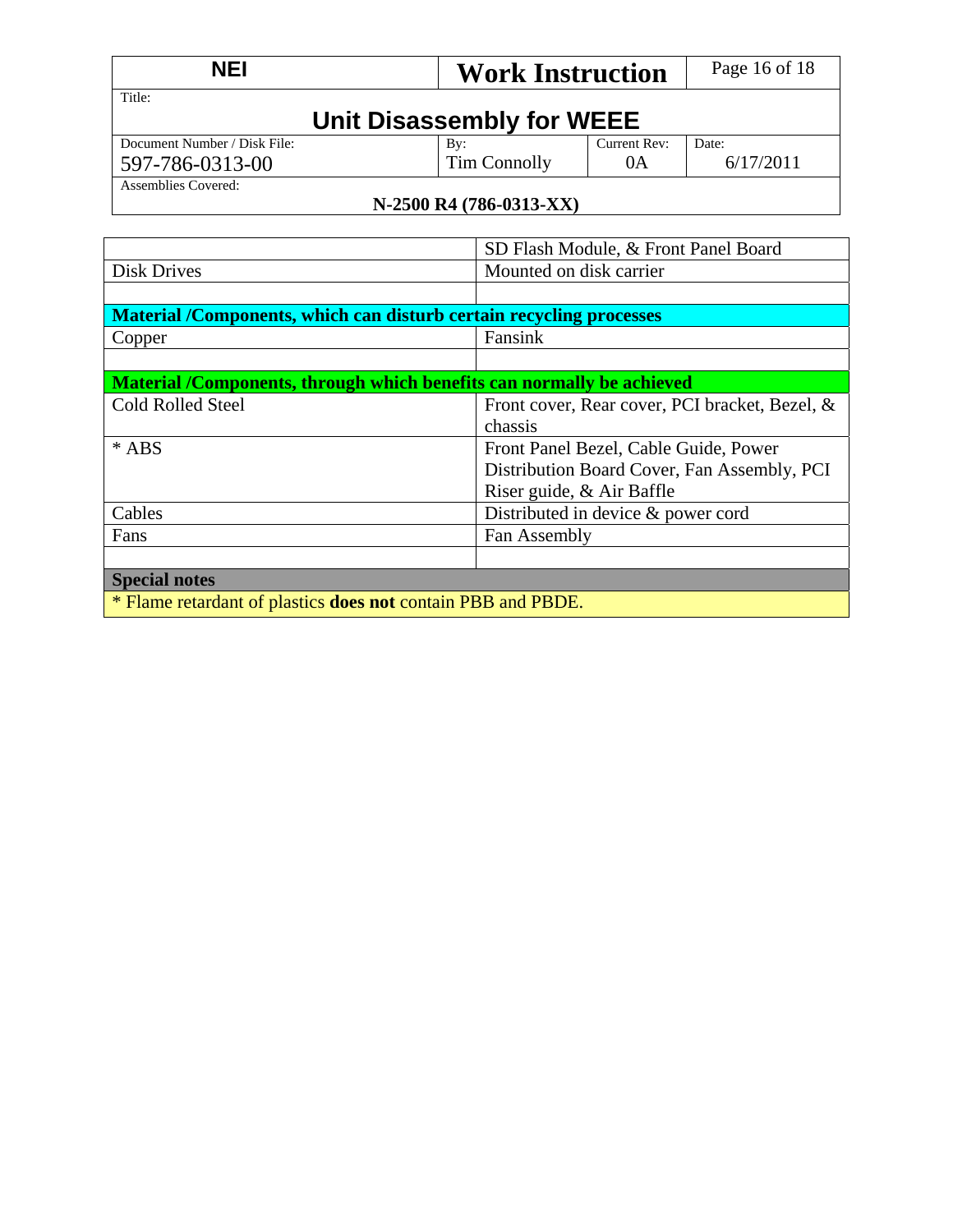| <b>NEI</b>                   | <b>Work Instruction</b>   |              | Page 17 of 18 |  |
|------------------------------|---------------------------|--------------|---------------|--|
| Title:                       | Unit Disassembly for WEEE |              |               |  |
| Document Number / Disk File: | By:                       | Current Rev: | Date:         |  |
| 597-786-0313-00              | Tim Connolly              | 0A           | 6/17/2011     |  |
| Assemblies Covered:          |                           |              |               |  |
| N-2500 R4 (786-0313-XX)      |                           |              |               |  |

#### **N-2500 R4 (786-0313-XX)**

# **Annex A**

| Producer:                   | <company addressing="" name,="" on="" other="" producer="" the=""></company>                                                                                                                               |
|-----------------------------|------------------------------------------------------------------------------------------------------------------------------------------------------------------------------------------------------------|
| Scope of information sheet: | < product category as in Annex IA of WEEE Directive, or<br>type of equipment as in Annex 1B of WEEE Directive, or<br>producer's Product Family, or<br>single products identified by brand and model name > |

| <b>Component or Material</b>                                                                                                                                                                                               | <b>Remarks / Location</b>                       |
|----------------------------------------------------------------------------------------------------------------------------------------------------------------------------------------------------------------------------|-------------------------------------------------|
| Battery (internal *) containing Mercury (Hg)/ NiCad/Lithium/                                                                                                                                                               | Lithium battery $\big\downarrow$                |
| Other                                                                                                                                                                                                                      | located on the motherboard                      |
| Backlighting lamps of LCD/TFT or similar screens containing<br>Mercury (Hg)                                                                                                                                                | <b>NONE</b>                                     |
| Mercury (Hg) in other applications**                                                                                                                                                                                       | <b>NONE</b>                                     |
| Cadmium <sup>**</sup>                                                                                                                                                                                                      | <b>NONE</b>                                     |
| Gas discharge lamps                                                                                                                                                                                                        | <b>NONE</b>                                     |
| Plastic containing brominated flame retardants other than in<br>Printed Circuit Assemblies ***                                                                                                                             | <b>NONE</b>                                     |
| Liquid Crystal Displays with a surface greater than 100 cm2                                                                                                                                                                | <b>NONE</b>                                     |
| Capacitors with PCB's                                                                                                                                                                                                      | <b>NONE</b>                                     |
| Capacitors with substances of concern**** + height > 25 mm,<br>diameter > 25 mm or proportionately similar volume                                                                                                          | <b>NONE</b>                                     |
| Asbestos                                                                                                                                                                                                                   | <b>NONE</b>                                     |
| Refractory ceramic fibres                                                                                                                                                                                                  | <b>NONE</b>                                     |
| Radio-active substances                                                                                                                                                                                                    | <b>NONE</b>                                     |
| Beryllium Oxide                                                                                                                                                                                                            | <b>NONE</b>                                     |
| Other forms of Beryllium                                                                                                                                                                                                   | <b>BE-CU in some</b><br>ш<br>connector contacts |
| Gasses - which fall under Regulation (EC) 2037/2000 and all<br>hydrocarbons (HC).                                                                                                                                          | <b>NONE</b>                                     |
| Components with pressurised gas which need special attention<br>(Pressure > $1,5$ bar) *****                                                                                                                               | <b>NONE</b>                                     |
| Liquids ***** if volume > 10 cl (or equivalence in weight, e.g.<br>for PCB, oil)                                                                                                                                           | <b>NONE</b>                                     |
| Mechanical components that store mechanical energy (i.e.<br>springs) or equivalent parts which need special attention *****<br>(diameter $> 10$ mm and height $> 25$ mm or proportionally<br>similar volume and expanding) | <b>NONE</b>                                     |
| PBDE (deca- & octa-BDE) and Perfluorocatane sulfantes (PFOS)<br>in Directive 2006/122/EC                                                                                                                                   | <b>NONE</b>                                     |